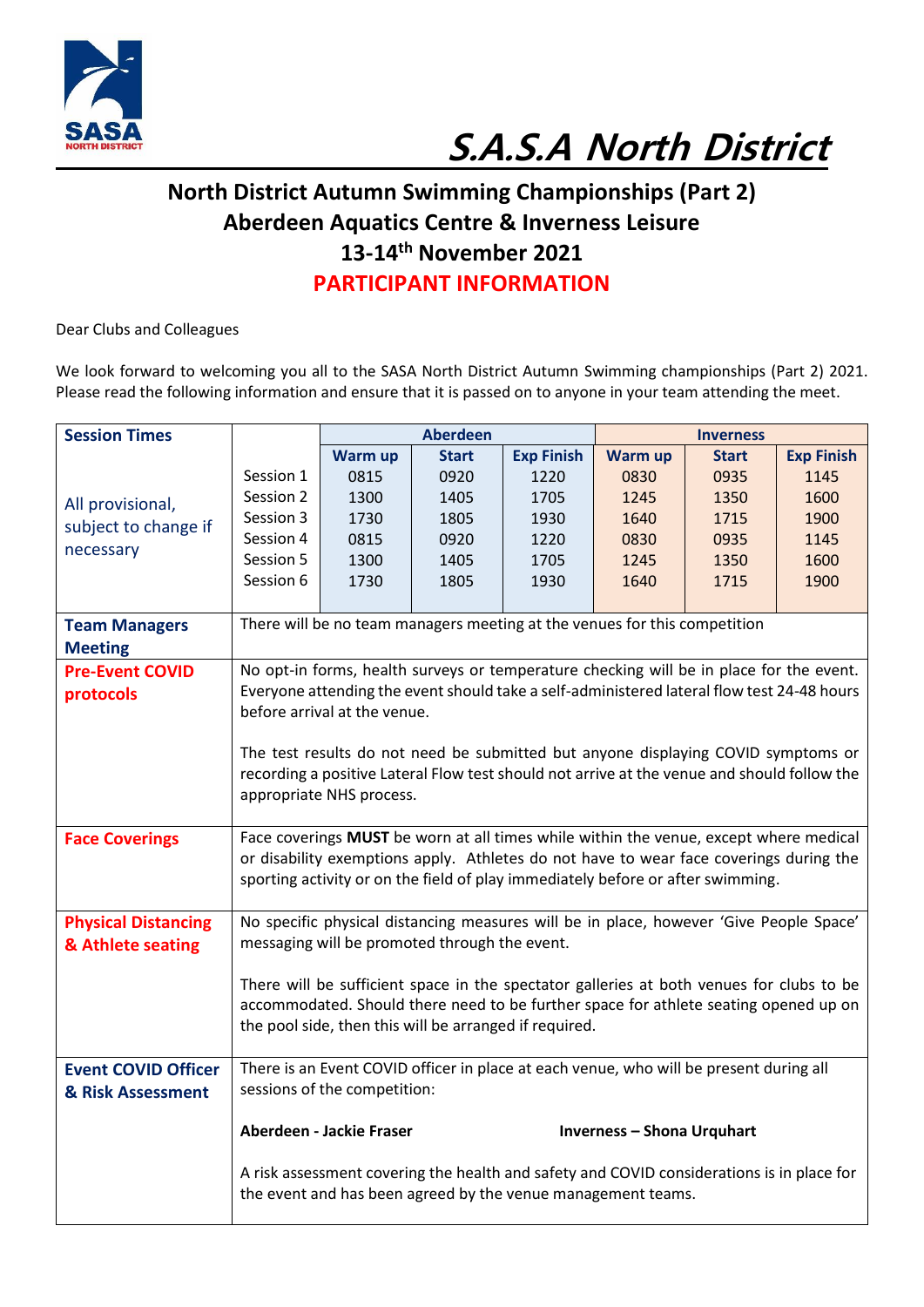| <b>Arrival and Depart</b> | <b>Aberdeen</b>                                                                                                                                                                                                                                                                                                                   | <b>Inverness</b>                                                                                                                                                                                                                                                                                                                                                                  |  |  |  |
|---------------------------|-----------------------------------------------------------------------------------------------------------------------------------------------------------------------------------------------------------------------------------------------------------------------------------------------------------------------------------|-----------------------------------------------------------------------------------------------------------------------------------------------------------------------------------------------------------------------------------------------------------------------------------------------------------------------------------------------------------------------------------|--|--|--|
| times                     | Entry to the venue will be permitted from<br>0745 at the earliest. Everyone must be clear<br>of the building by 2015                                                                                                                                                                                                              | Entry to the venue will be permitted from<br>0745 at the earliest. Everyone must be clear<br>of the building by 2000                                                                                                                                                                                                                                                              |  |  |  |
| Warm up & swim            | <b>Aberdeen</b>                                                                                                                                                                                                                                                                                                                   | <b>Inverness</b>                                                                                                                                                                                                                                                                                                                                                                  |  |  |  |
| down arrangements         | Guidelines for the effective running of<br>will be<br>distributed<br>warm-ups<br>via a<br>WhatsApp broadcast.                                                                                                                                                                                                                     | Guidelines for the effective running of<br>warm-ups will be distributed<br>via a<br>WhatsApp broadcast.                                                                                                                                                                                                                                                                           |  |  |  |
|                           | Please comply with allotted warm up times<br>and announcements and co-operate with<br>the warm up Supervisors.                                                                                                                                                                                                                    | Please comply with allotted warm up times<br>and announcements and co-operate with<br>the warm up Supervisors.                                                                                                                                                                                                                                                                    |  |  |  |
|                           | There are 19 x 25m lanes available for warm<br>up sessions. 10 x lanes in the competition<br>pool and 9 x 25 additional lanes in the non-<br>competition half of the pool.                                                                                                                                                        | There is no additional swim down option.<br>The competition pool will not be open<br>between sessions for swim down.                                                                                                                                                                                                                                                              |  |  |  |
|                           | Only the non-competition section of the<br>pool will be available for swim down and<br>this will be available from 0920 through to<br>2000 each day.                                                                                                                                                                              | There are no sections of the leisure waters<br>available for warm up or swim down during<br>this meet. The leisure waters will be open to<br>public during the competition. Please be<br>aware of and be respectful towards other<br>users.                                                                                                                                       |  |  |  |
|                           | The diving hall pool (25m) is not available<br>for this event as it is being used for other<br>public activities. Please be aware of and be<br>respectful towards other users.                                                                                                                                                    |                                                                                                                                                                                                                                                                                                                                                                                   |  |  |  |
| <b>Venue flow</b>         | Clubs should congregate outside the venues prior to the morning sessions and enter the<br>venue as a group, proceeding to the seating area, congregation in reception area should<br>be avoided. Any time after the morning entry athletes/team staff can enter/exit as<br>required.                                              |                                                                                                                                                                                                                                                                                                                                                                                   |  |  |  |
|                           | There is a venue flow in place at both ASV and Inverness, details below:                                                                                                                                                                                                                                                          |                                                                                                                                                                                                                                                                                                                                                                                   |  |  |  |
|                           | <b>Aberdeen (Appendix 1)</b><br>Entry to the building will be in the main Aquatics Centre reception door. Everyone will then<br>proceed through the door to the left of reception, turning left along the corridor past the<br>group changing rooms, turning right at the end of the corridor and proceeding up the<br>staircase. |                                                                                                                                                                                                                                                                                                                                                                                   |  |  |  |
|                           | for the changing village or turn right to access the 50m poolhall.                                                                                                                                                                                                                                                                | At the top of the stairs proceed through to the spectator area where all the athlete seating<br>will be located. To access the pool, proceed to the opposite end of the spectator area, go<br>through the double doors and down the staircase. Turn right and head along the corridor<br>past the first aid room. At the end of the corridor (shower area) proceed straight ahead |  |  |  |
|                           | staircase to the athlete seating.                                                                                                                                                                                                                                                                                                 | When at the pool hall entrance proceed left. This is where the marshalling area will be,<br>proceed up poolside and turn left at the door past the timing suite to progress back up the                                                                                                                                                                                           |  |  |  |
|                           | follow a clockwise direction around the poolhall.                                                                                                                                                                                                                                                                                 | There will be a coaches pen area on the far side of the competition pool. Coaches should                                                                                                                                                                                                                                                                                          |  |  |  |
|                           |                                                                                                                                                                                                                                                                                                                                   |                                                                                                                                                                                                                                                                                                                                                                                   |  |  |  |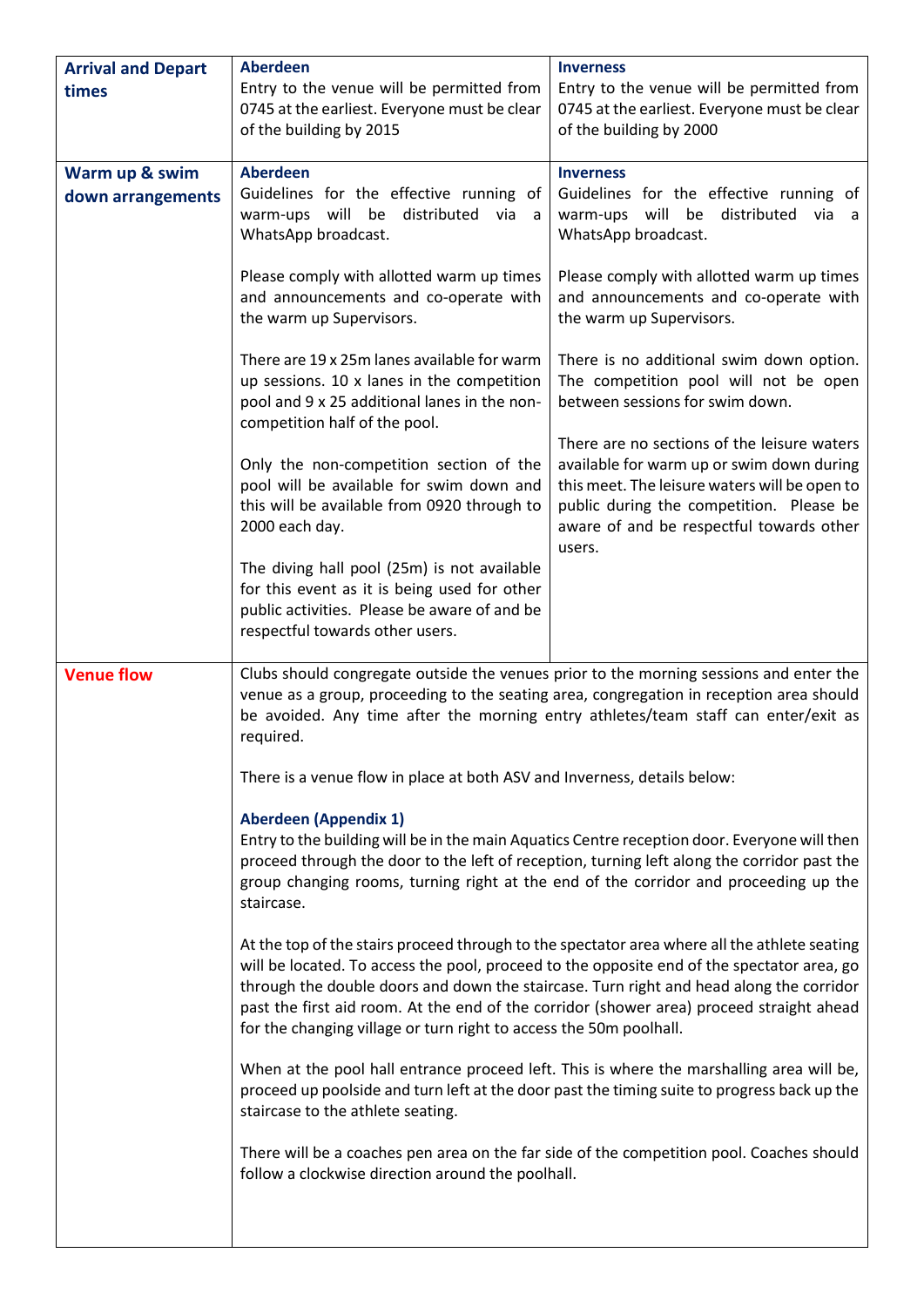|                                                  | <b>Inverness (Appendix 2)</b><br>Entry to the building will be the main Inverness Leisure reception area. Turn right at<br>reception and then bear left up the ramp to the top of the spectator gallery where all clubs<br>will be seated.<br>To access the pool, proceed carefully down the stairs and follow an anti-clockwise<br>direction around the poolhall for exits to the changing village or marshalling areas.<br>There will be no coaching pen at Inverness.                                                                                                   |                                                                                                                                                                                                                                                                        |  |
|--------------------------------------------------|----------------------------------------------------------------------------------------------------------------------------------------------------------------------------------------------------------------------------------------------------------------------------------------------------------------------------------------------------------------------------------------------------------------------------------------------------------------------------------------------------------------------------------------------------------------------------|------------------------------------------------------------------------------------------------------------------------------------------------------------------------------------------------------------------------------------------------------------------------|--|
| <b>Coaching Packs</b>                            | <b>Aberdeen</b><br>Coaching packs which will contain<br>withdrawal sheets and relay team lines<br>can be collected from the desk outside the<br>timing suite on poolside. All other<br>information will be sent out via the<br><b>WhatsApp Broadcast</b>                                                                                                                                                                                                                                                                                                                   | <b>Inverness</b><br>Coaching<br>packs<br>which<br>will<br>contain<br>withdrawal sheets and relay team lines can<br>be collected from the recorders desk on<br>poolside. All other information will be sent<br>out via the WhatsApp Broadcast                           |  |
| <b>Changing Village</b>                          | The changing villages at both venues will be available for use but time in this area should<br>be limited as far as possible.<br>Athlete clothing, kit bags, etc. can be placed in the lockers provided (£1 coin needed at<br>ASV, 4 digit code required in Inverness). Bags can be taken on to poolside/seating area<br>where space in that area allows. No belongings can be left in the changing cubicles.<br>Consumption of food is not allowed in the changing village. Photography of any<br>description is prohibited in the changing village, showers and toilets. |                                                                                                                                                                                                                                                                        |  |
| <b>Spectating &amp; Live</b><br><b>Streaming</b> | There is no spectating availability at either venue. All available space is being utilised for<br>athletes and team staff seating. Live streaming of the racing will not be in place for this<br>event                                                                                                                                                                                                                                                                                                                                                                     |                                                                                                                                                                                                                                                                        |  |
| <b>Footwear</b>                                  | Please note no outdoor footwear is permitted to be worn on poolside at either venue.<br>In the interests of safety, swimmers are required to wear dry footwear when using the<br>steps to and from the pool deck. Please do not climb over seating.                                                                                                                                                                                                                                                                                                                        |                                                                                                                                                                                                                                                                        |  |
| <b>Front of House</b><br>activities              | There is no swim shop or fundraising activities at this event.                                                                                                                                                                                                                                                                                                                                                                                                                                                                                                             |                                                                                                                                                                                                                                                                        |  |
| <b>Medal</b><br><b>Presentations</b>             | There will be no medals awarded at this event. A certificate for top 1,2,3, in each event<br>when results are combined for the 2 venues will be distributed to athletes post event.                                                                                                                                                                                                                                                                                                                                                                                        |                                                                                                                                                                                                                                                                        |  |
| <b>Athlete to Team</b><br><b>Staff Ratio</b>     | A ratio of 1 coach to 10 athletes, with the maximum of 4 coaches/team managers in<br>venue per session. A reminder that coaches/team managers should have a PVG in place<br>through their club to be present on poolside at the competition.                                                                                                                                                                                                                                                                                                                               |                                                                                                                                                                                                                                                                        |  |
| <b>Marshalling</b>                               | before their events and should attend in time, please.<br>Marshalling will be on poolside at both venues.<br>For Inverness this will be on the opposite side to the spectator gallery.<br>$\circ$<br>$\circ$<br>The waiting area will be at the end of the 50m pool.                                                                                                                                                                                                                                                                                                       | There will be marshalling for heats and for finals. All swimmers must attend marshalling<br>For Aberdeen this will be beside the concrete bench under the spectator gallery.<br>Athletes should not gather in the shower area or corridors while waiting to be called. |  |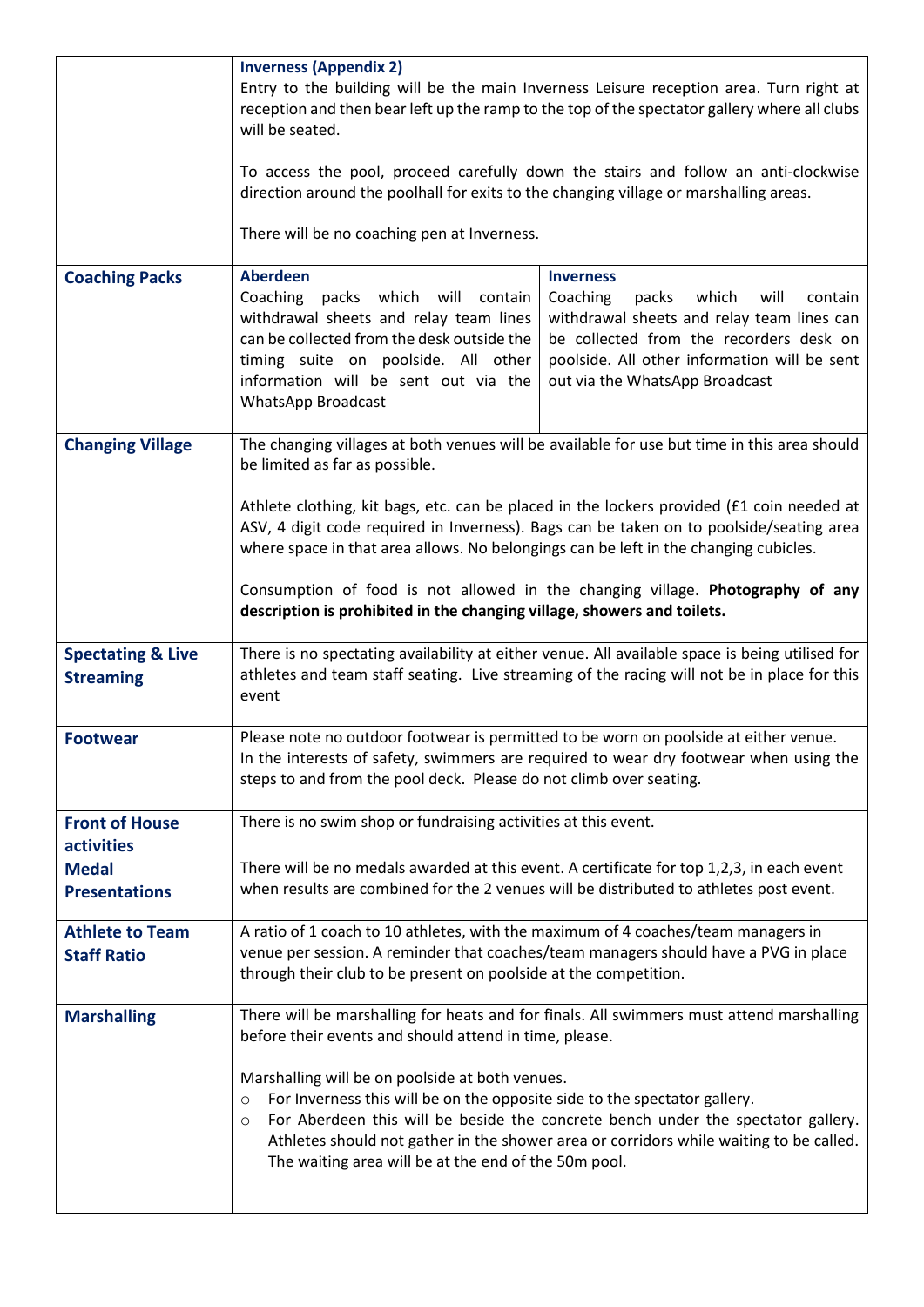|                                                 | The start of a race will not be delayed for absent competitors and swimmers who have not<br>presented themselves to the marshals prior to their heat leaving the marshalling area will<br>not be permitted to swim, will be treated as a late withdrawal and may be fined<br>accordingly.<br>There will be marshalling for relay events at both venues. Reserves must marshall |                                                                                                                                                                                          |  |  |
|-------------------------------------------------|--------------------------------------------------------------------------------------------------------------------------------------------------------------------------------------------------------------------------------------------------------------------------------------------------------------------------------------------------------------------------------|------------------------------------------------------------------------------------------------------------------------------------------------------------------------------------------|--|--|
|                                                 | unless they have withdrawn.                                                                                                                                                                                                                                                                                                                                                    |                                                                                                                                                                                          |  |  |
| <b>Withdrawals</b>                              | Withdrawals should be made using the sheet(s) provided and by the deadline announced.<br>Failure to notify a withdrawal prior to the start of the competition may result in a fine.<br>Please check that any prior email withdrawals have been removed from or noted on the<br>sheet.                                                                                          |                                                                                                                                                                                          |  |  |
| <b>Catering</b>                                 | There is no organised catering provision for coaches/team staff at this event. Cafes are<br>available at both venues, with limited opening times.                                                                                                                                                                                                                              |                                                                                                                                                                                          |  |  |
|                                                 | Meals will be available for serving technical officials after the morning and afternoon<br>sessions. Tea and Coffee may be available in the briefing room prior to start of the<br>sessions.                                                                                                                                                                                   |                                                                                                                                                                                          |  |  |
| <b>WhatsApp</b><br><b>Broadcast</b>             | A WhatsApp broadcast will be in place for this event. Important documents such as Start                                                                                                                                                                                                                                                                                        |                                                                                                                                                                                          |  |  |
|                                                 | lists, results, warm up information and any other useful information will be sent out in a<br>broadcast when necessary and appropriate. Registration for the broadcast is open to all                                                                                                                                                                                          |                                                                                                                                                                                          |  |  |
| <b>(Start lists &amp; Results</b><br>sheets)    | Coaches and Team staff attending the event and registration MUST be completed by<br>Wednesday 10 <sup>th</sup> November 2100.                                                                                                                                                                                                                                                  |                                                                                                                                                                                          |  |  |
|                                                 | For heat sessions start lists will not be printed for coaches/team staff at the venue but<br>will instead be distributed electronically. Start lists will also appear on MeetMobile where<br>possible. Start sheets for the 4 heats sessions will be issued in advance of the event by<br>10am on Friday 12th November.                                                        |                                                                                                                                                                                          |  |  |
|                                                 | One printed copy of the start sheets for the two final sessions will be available for each<br>club and can be collected from the recorders desk. The start sheets will also be<br>distributed on the WhatsApp broadcast.                                                                                                                                                       |                                                                                                                                                                                          |  |  |
|                                                 | Results sheets will not be printed at the venue, but will instead be distributed<br>electronically. Results will also appear on MeetMobile where possible and on the SASA<br><b>North District Website</b>                                                                                                                                                                     |                                                                                                                                                                                          |  |  |
|                                                 | <b>Aberdeen based Clubs:</b><br>1. Save the following contact in your                                                                                                                                                                                                                                                                                                          | <b>Inverness based Clubs:</b><br>1. Save the following contact in your                                                                                                                   |  |  |
|                                                 | phone                                                                                                                                                                                                                                                                                                                                                                          | phone                                                                                                                                                                                    |  |  |
|                                                 | Sean Dawson - 07961 751652<br>2. WhatsApp Sean the following                                                                                                                                                                                                                                                                                                                   | <b>Brian Hendry - 07703 445459</b><br>2. WhatsApp Brian the following                                                                                                                    |  |  |
|                                                 | information:<br><b>Your Name</b>                                                                                                                                                                                                                                                                                                                                               | information:<br><b>Your Name</b>                                                                                                                                                         |  |  |
|                                                 | Your Number                                                                                                                                                                                                                                                                                                                                                                    | <b>Your Number</b>                                                                                                                                                                       |  |  |
|                                                 | Your role at the event<br>3. Sean will then add you to the Event<br><b>Broadcast</b>                                                                                                                                                                                                                                                                                           | Your role at the event<br>Brian will then add you to the Event<br>3.<br><b>Broadcast</b>                                                                                                 |  |  |
| <b>Test &amp; Protect</b><br><b>Information</b> | This applies to all team staff and volunteers.                                                                                                                                                                                                                                                                                                                                 | As per the COVID procedures and guidelines in place for the event, both Aberdeen Sports<br>Village and Inverness Leisure require contact details for everyone that is part of the event. |  |  |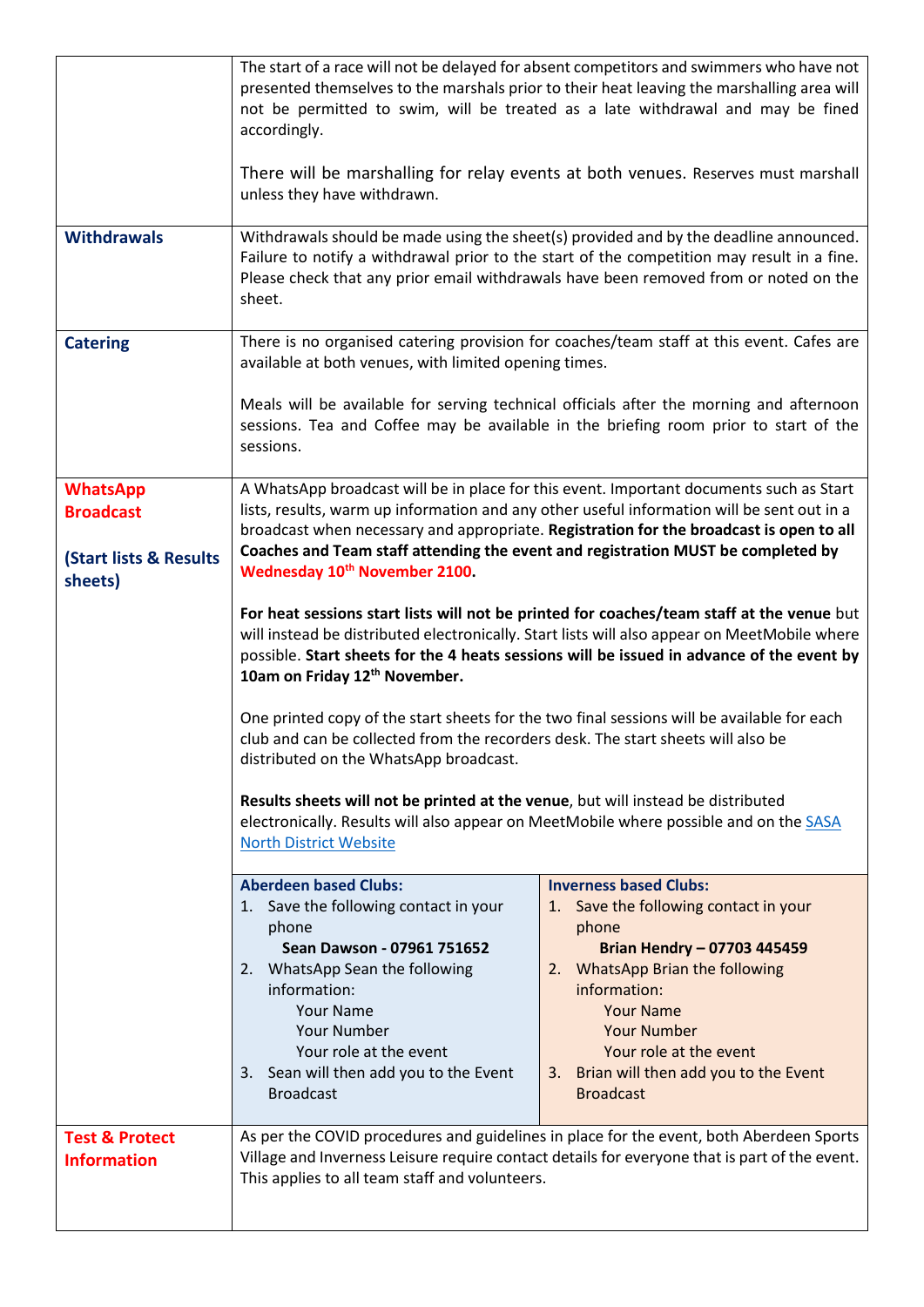|                        | They will require:<br>Name & Contact information                                                                                                                                                                                                |                                                                                              |  |  |
|------------------------|-------------------------------------------------------------------------------------------------------------------------------------------------------------------------------------------------------------------------------------------------|----------------------------------------------------------------------------------------------|--|--|
|                        | $\circ$<br>Club                                                                                                                                                                                                                                 |                                                                                              |  |  |
|                        | $\circ$<br>Role at the event & Sessions participating<br>$\circ$                                                                                                                                                                                |                                                                                              |  |  |
|                        |                                                                                                                                                                                                                                                 |                                                                                              |  |  |
|                        |                                                                                                                                                                                                                                                 | Information will be gathered through QR codes available below and at the venue. This         |  |  |
|                        |                                                                                                                                                                                                                                                 | does not apply to athletes as club contacts will be given for athletes. The information will |  |  |
|                        |                                                                                                                                                                                                                                                 | be given to the facility management who will store it securely for 21 days and will delete   |  |  |
|                        | it at that point. The information will only be passed on to the Test & Protect team if<br>required.<br>In addition Aberdeen Sports Village require additional information about those visiting the<br>facility, (also contained in the QR code) |                                                                                              |  |  |
|                        |                                                                                                                                                                                                                                                 |                                                                                              |  |  |
|                        |                                                                                                                                                                                                                                                 |                                                                                              |  |  |
|                        |                                                                                                                                                                                                                                                 |                                                                                              |  |  |
|                        |                                                                                                                                                                                                                                                 |                                                                                              |  |  |
|                        | <b>Aberdeen T&amp;P QR Code</b><br><b>Inverness T&amp;P QR Code</b>                                                                                                                                                                             |                                                                                              |  |  |
|                        |                                                                                                                                                                                                                                                 |                                                                                              |  |  |
|                        |                                                                                                                                                                                                                                                 |                                                                                              |  |  |
|                        |                                                                                                                                                                                                                                                 |                                                                                              |  |  |
|                        |                                                                                                                                                                                                                                                 |                                                                                              |  |  |
|                        |                                                                                                                                                                                                                                                 |                                                                                              |  |  |
|                        |                                                                                                                                                                                                                                                 |                                                                                              |  |  |
|                        |                                                                                                                                                                                                                                                 |                                                                                              |  |  |
|                        |                                                                                                                                                                                                                                                 |                                                                                              |  |  |
|                        |                                                                                                                                                                                                                                                 |                                                                                              |  |  |
|                        |                                                                                                                                                                                                                                                 |                                                                                              |  |  |
|                        |                                                                                                                                                                                                                                                 |                                                                                              |  |  |
|                        |                                                                                                                                                                                                                                                 |                                                                                              |  |  |
| Photography            |                                                                                                                                                                                                                                                 | Please note that anyone wishing to use photographic equipment, including video cameras       |  |  |
| <b>Permission</b>      | at the event MUST register using the QR codes available below and at the venue.                                                                                                                                                                 |                                                                                              |  |  |
|                        |                                                                                                                                                                                                                                                 | The use of mobile phones or other devices capable of photography is not permitted at         |  |  |
|                        |                                                                                                                                                                                                                                                 | any time in the changing village, toilets or shower areas and they must be switched to       |  |  |
|                        | silent in the pool hall.                                                                                                                                                                                                                        |                                                                                              |  |  |
|                        |                                                                                                                                                                                                                                                 |                                                                                              |  |  |
|                        | Aberdeen photography QR code                                                                                                                                                                                                                    | <b>Inverness photography QR code</b>                                                         |  |  |
|                        |                                                                                                                                                                                                                                                 |                                                                                              |  |  |
|                        |                                                                                                                                                                                                                                                 |                                                                                              |  |  |
|                        |                                                                                                                                                                                                                                                 |                                                                                              |  |  |
|                        |                                                                                                                                                                                                                                                 |                                                                                              |  |  |
|                        |                                                                                                                                                                                                                                                 |                                                                                              |  |  |
|                        |                                                                                                                                                                                                                                                 |                                                                                              |  |  |
|                        |                                                                                                                                                                                                                                                 |                                                                                              |  |  |
|                        |                                                                                                                                                                                                                                                 |                                                                                              |  |  |
|                        |                                                                                                                                                                                                                                                 |                                                                                              |  |  |
|                        |                                                                                                                                                                                                                                                 |                                                                                              |  |  |
|                        |                                                                                                                                                                                                                                                 |                                                                                              |  |  |
| <b>Feedback Survey</b> |                                                                                                                                                                                                                                                 | The SASA North District Swimming Committee would really like to hear your feedback on        |  |  |
|                        |                                                                                                                                                                                                                                                 | the event, including what went well and what could be better. This is the first large event  |  |  |
|                        | in the North District post-summer, so we are keen to identify anything that can shape<br>future events such as the Autumn Meet Part 2.                                                                                                          |                                                                                              |  |  |
|                        |                                                                                                                                                                                                                                                 |                                                                                              |  |  |
|                        |                                                                                                                                                                                                                                                 |                                                                                              |  |  |
|                        |                                                                                                                                                                                                                                                 |                                                                                              |  |  |
|                        |                                                                                                                                                                                                                                                 |                                                                                              |  |  |
|                        |                                                                                                                                                                                                                                                 |                                                                                              |  |  |
|                        |                                                                                                                                                                                                                                                 |                                                                                              |  |  |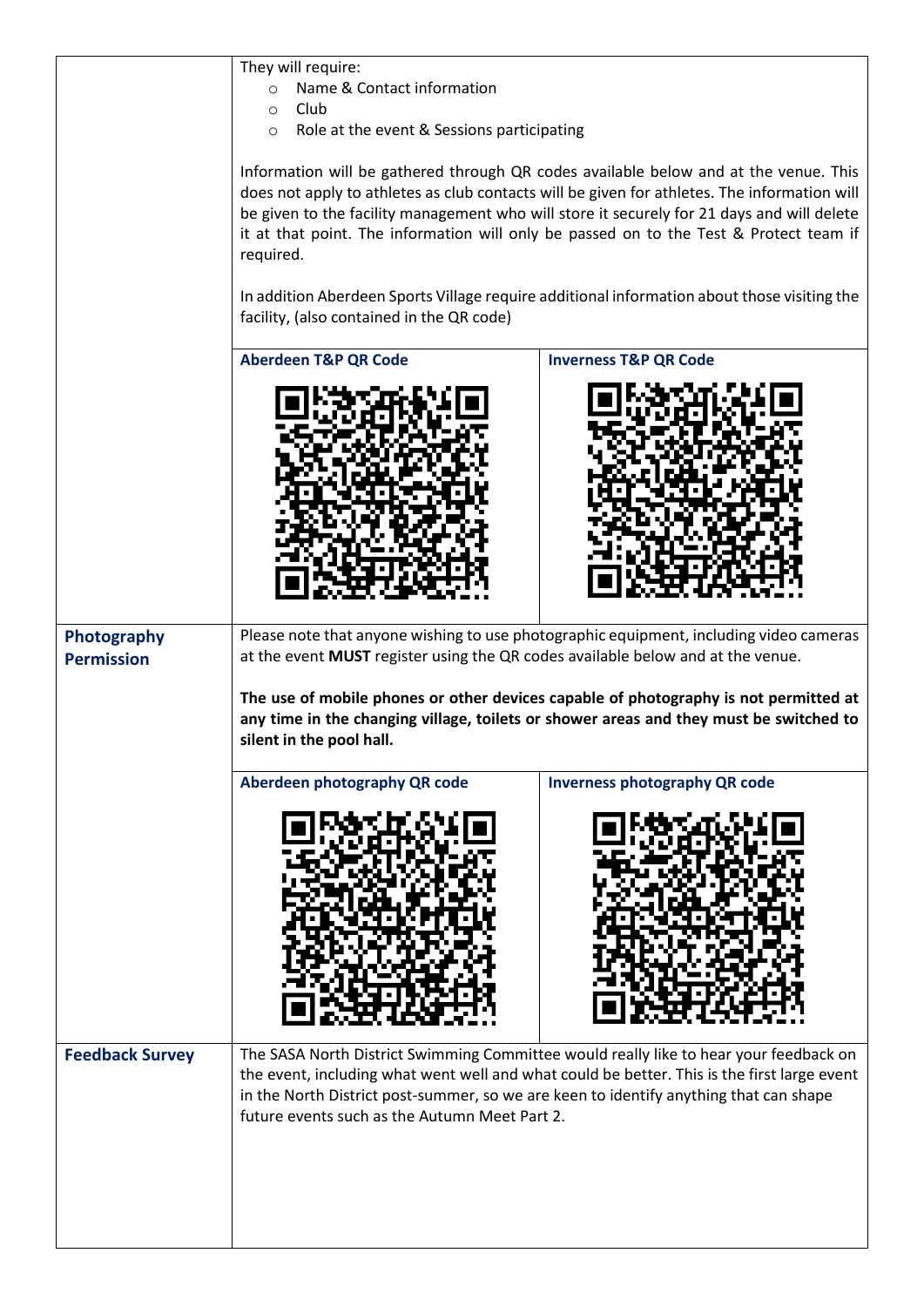|                                              | The survey is contained in the QR code below and will also be available at the venue and<br>sent out through the broadcast.                                                                                                                                                                                                                                                                                                                             |                                                                                                                                                                           |                                                          |  |
|----------------------------------------------|---------------------------------------------------------------------------------------------------------------------------------------------------------------------------------------------------------------------------------------------------------------------------------------------------------------------------------------------------------------------------------------------------------------------------------------------------------|---------------------------------------------------------------------------------------------------------------------------------------------------------------------------|----------------------------------------------------------|--|
|                                              |                                                                                                                                                                                                                                                                                                                                                                                                                                                         |                                                                                                                                                                           |                                                          |  |
| <b>General notes</b>                         | $\circ$<br>quiet for the starts.                                                                                                                                                                                                                                                                                                                                                                                                                        | Vuvuzelas are not permitted at this meet. Air horns are not permitted. Please ensure                                                                                      |                                                          |  |
|                                              | Please ensure that your team does not at any time block Emergency Exits or access<br>$\circ$<br>around the pool                                                                                                                                                                                                                                                                                                                                         |                                                                                                                                                                           |                                                          |  |
|                                              | Teams are responsible for clearing their seating area of belongings, litter, etc. before<br>$\circ$<br>leaving at the end of the competition day. Bin liners for plastic bottles/recyclable items                                                                                                                                                                                                                                                       |                                                                                                                                                                           |                                                          |  |
|                                              | and for general waste will be distributed around the pool - please use them. Glass<br>bottles or containers are not permitted in the poolhall – this includes the spectator                                                                                                                                                                                                                                                                             |                                                                                                                                                                           |                                                          |  |
|                                              | areas.<br>All athletes, coaches and team staff must be a member of SASA prior to attending the<br>O                                                                                                                                                                                                                                                                                                                                                     |                                                                                                                                                                           |                                                          |  |
|                                              | event                                                                                                                                                                                                                                                                                                                                                                                                                                                   |                                                                                                                                                                           |                                                          |  |
| <b>Code of Ethics</b>                        |                                                                                                                                                                                                                                                                                                                                                                                                                                                         | All participants should adhere to the Scottish Swimming Code of Ethics (detailed below),<br>and relevant codes of conduct. Please ensure that your team is aware of this. |                                                          |  |
|                                              | Code of Ethics:<br>Sporting integrity is based on the acceptance of rules, fairness, equality, respect for others,<br>moral conduct and a sense of what is right. Violence, breaking the rules, abuse of drugs,<br>lack of fair play and other unethical behaviours are unacceptable to Scottish Swimming.                                                                                                                                              |                                                                                                                                                                           |                                                          |  |
|                                              | Scottish Swimming Staff, Board of Directors, Council, Districts, Committees, Members,<br>Clubs and their members agree to: $\bullet$ Abide by the principles above. $\bullet$ Sign and agree to<br>relevant Codes of Conduct. • Set a good example at all times. • Follow the spirit of policies<br>as required, e.g. Equity. • Abide by and agree to international/national policies and<br>guidelines, e.g. anti-doping, Child Protection Procedures. |                                                                                                                                                                           |                                                          |  |
| <b>Event Management</b><br><b>Contacts</b>   | Different people have authority and overall responsibility for the running of the meet at<br>different stages. The list below shows whom you should approach with any queries,<br>concerns or complaints during the various stages of the meet.                                                                                                                                                                                                         |                                                                                                                                                                           |                                                          |  |
|                                              | <b>Aberdeen</b><br><b>Inverness</b>                                                                                                                                                                                                                                                                                                                                                                                                                     |                                                                                                                                                                           |                                                          |  |
| <b>Arrival/End &amp;</b><br>between sessions | <b>Meet Convenor</b>                                                                                                                                                                                                                                                                                                                                                                                                                                    | David Downie                                                                                                                                                              | Jayne Prosser                                            |  |
| <b>During Competition</b>                    | Referees Day 1<br>Referees Day 2                                                                                                                                                                                                                                                                                                                                                                                                                        | Colin Oswald & Phil Cartwright<br>Eleanore Ferguson & Alison Anderson                                                                                                     | Brian Hendry & Derek Allan<br>Brian Hendry & Derek Allan |  |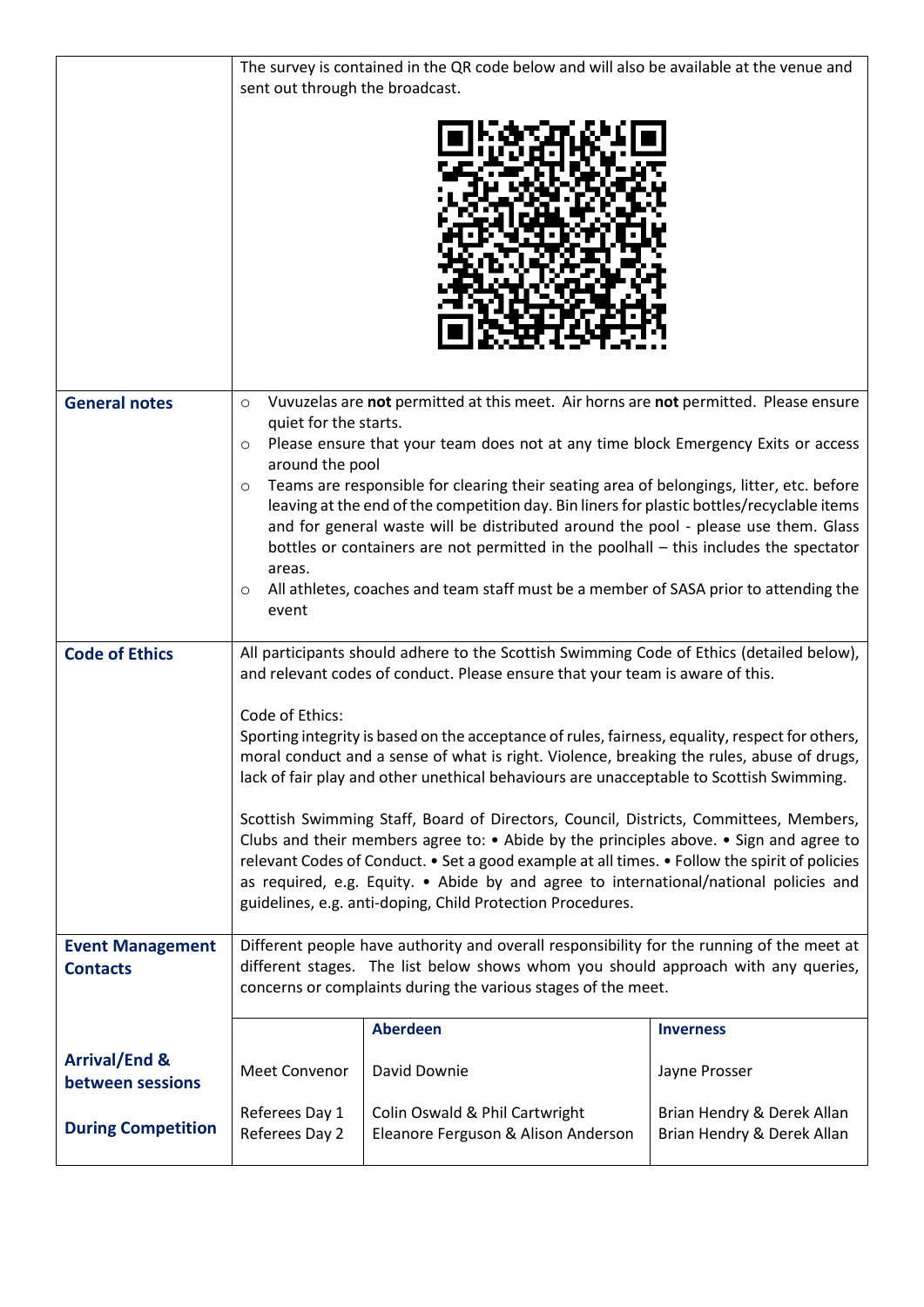